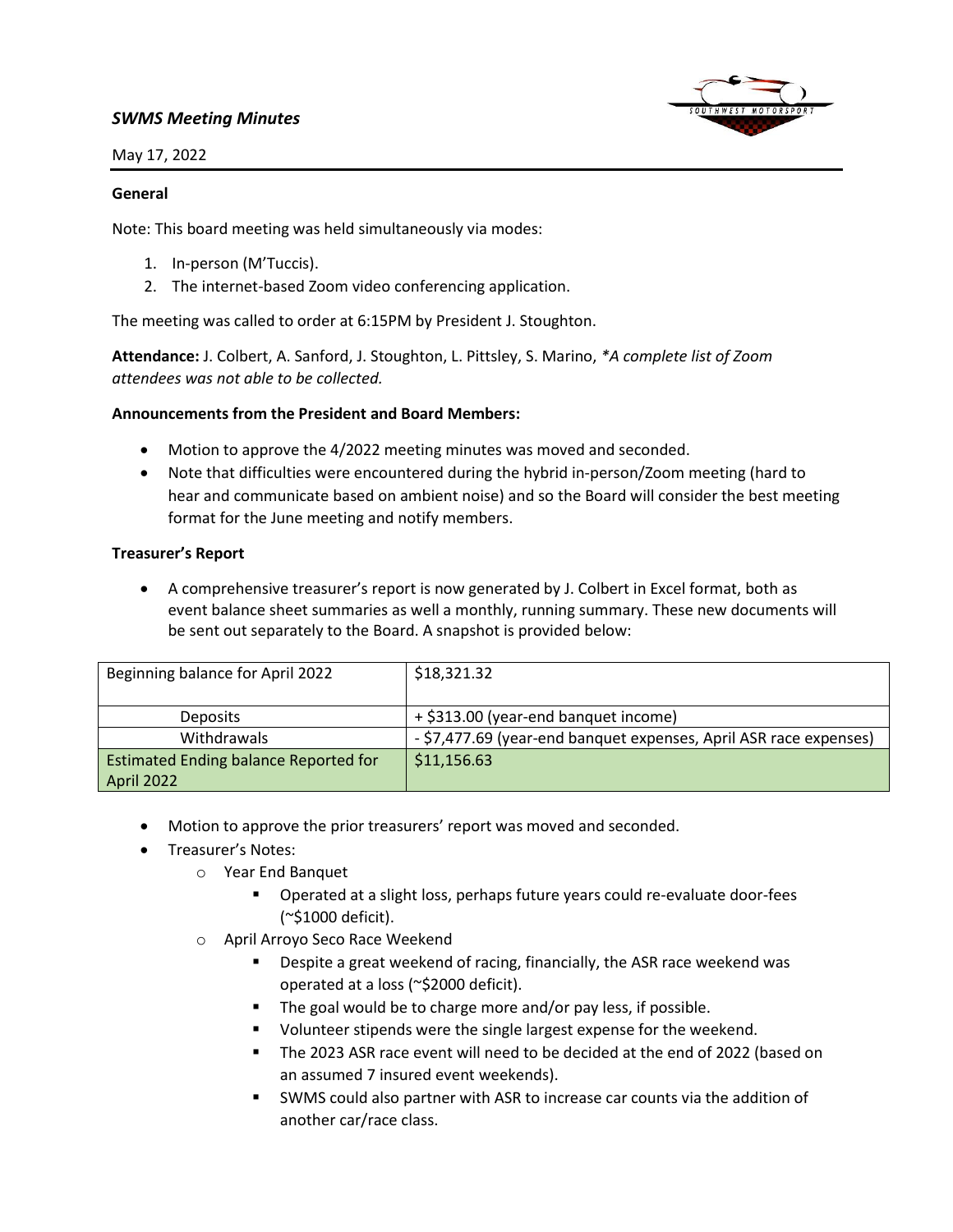## **Events and Races**

- May 21/22 Sandia #1, "Racing on the Rio Grande"
	- o *Event Coordinator/Race Chair: L. Pittsley*
	- o Lunch will be open at the track.
	- o Paddock directional/one-way signs were generously donated to SWMS by Highway Supply.
	- $\circ$  As of this board meeting, only a few online registrations. However, numerous entries are expected for the weekend.
	- o Drivers meetings planned for 8:30am both days.
	- o A. Sanford to send online/Wix email reminder.
	- o Karts expected to be a larger group for the weekend.
	- $\circ$  It was noted that additional track workers should/could be needed to help get karts on and off track; in general, it can be hard to get the karts started and gridded based on technical specifics with kart drivetrains.
- June 25/26 Sandia #2, "Summer Breeze Grand Prix"
	- o *Event Coordinator/Race Chair: J. Colbert*
- July 23/24 Sandia #3, "Sandia Super Cup"
	- o *Event Coordinator/Race Chair: A. Sanford*
- August 27/28 Sandia #4, "Fast Heat"
	- o *Event Coordinator/Race Chair: S. Claunch*
- September 24/25 Sandia #5, "Karting Kraziness"
	- o *Event Coordinator/Race Chair: E. Cahan*
- October 22/23 Sandia #6, "Miata Mayhem"
	- o *Event Coordinator/Race Chair: M. Travers*

## **Old Business**

- Drone Procedure
	- $\circ$  B. Richards completed final draft and procedure sent to A. Sanford for positing on the website.
	- o Activity and procedure complete.
- 2022 Vice President
	- $\circ$  J. Stoughton briefed that multiple conversations with prospective individuals are in work; more conversations to be held in-person at the May race weekend.